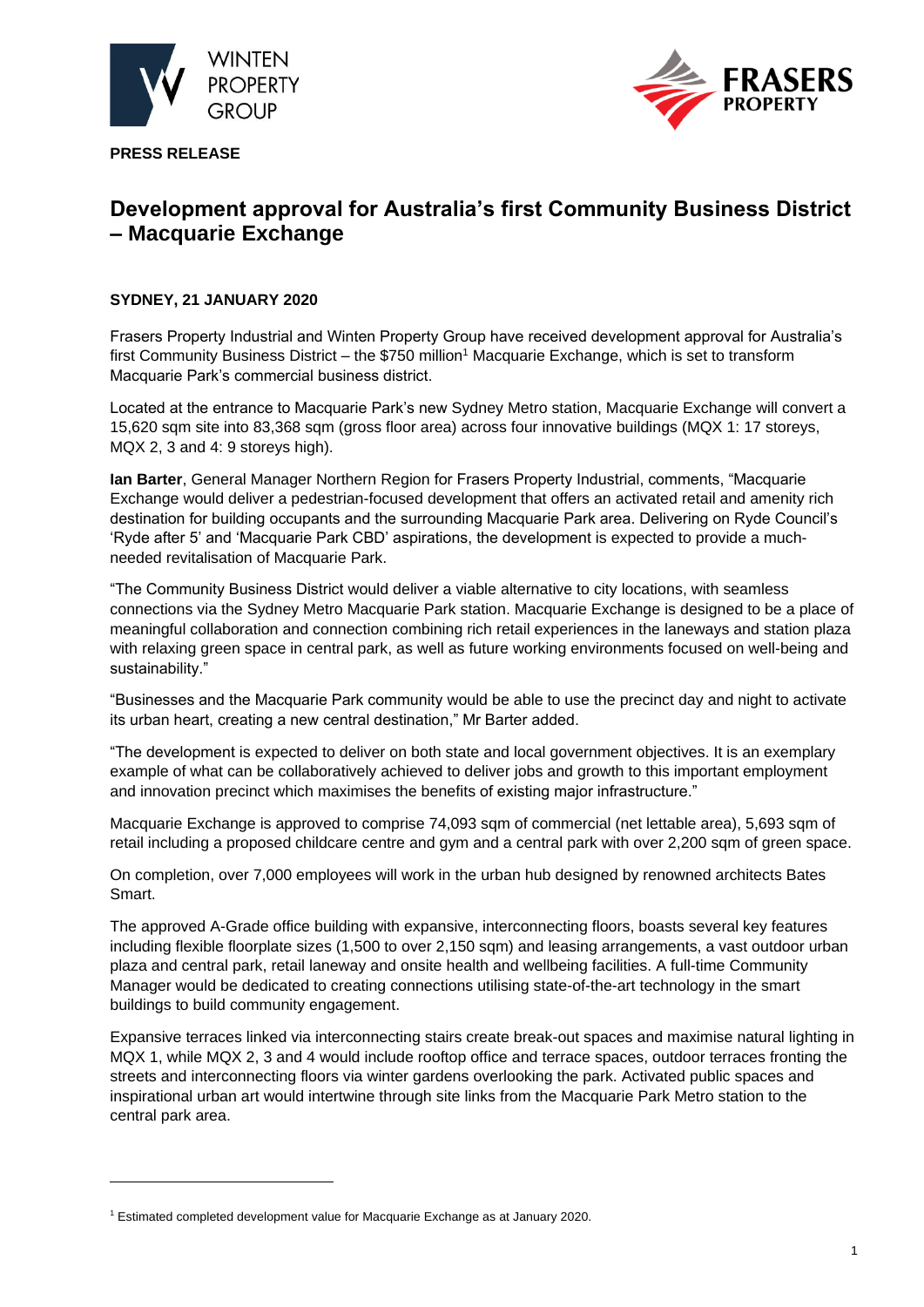



# **PRESS RELEASE**

The urban commercial park will provide 100 per cent carbon neutral energy to all buildings within the park. It is also designed to achieve a WELL Silver and Core rating, 5 Star Green Star rating from the Green Building Council of Australia and a minimum 5 Star NABERS rating.

Macquarie Exchange is easily accessible to several major transport routes. The new Sydney Metro North West operates trains every four minutes in peak hour to the CBD. The site currently accommodates a helicopter pad on site with only a few buildings in Sydney offering this advantage. Situated on Lane Cove Road and Waterloo Road, the urban commercial park is easily accessible to major arterials including the M2, M4, M7 and Lane Cove Tunnel. Sydney CBD is within a 12-kilometre car journey, and Parramatta is a short 13-kilometre commute. Bus stops adjoin the site with access to 30 different routes.

Macquarie Exchange is a collaboration between two of Australia's most renowned property developers. Frasers Property Industrial and Winten Property Group have joined forces and pooled their combined 140 plus years of experience.

Construction is anticipated to commence in Q3 2020.

For further information visit: [mqx.com.au.](https://www.mqx.com.au/)

### **END**

### **About Frasers Property Industrial**

Frasers Property Industrial is a strategic business unit of SGX-listed Frasers Property Limited (together with its subsidiaries, the "Group"), a multi-national company that owns, develops, and manages a diverse and integrated property portfolio with total assets of approximately S\$37.6 billion as at 30 September 2019.

Frasers Property Industrial owns and manages industrial and logistics properties in Australia and Europe, and its portfolio includes logistics facilities, warehouses and production facilities in strategic locations. Frasers Property Industrial has approximately S\$5.2 billion of assets under management as at 30 September 2019 with integrated development, asset management and third-party capital management capabilities across the Group's industrial and logistics markets in Australia, Germany, the Netherlands and Austria.

In addition, FPI provides property management services to Frasers Logistics & Industrial Trust ("FLT"), a REIT sponsored by the Group and managed by Frasers Logistics & Industrial Asset Management Pte. Ltd., which is part of Frasers Property Industrial. FLT has a portfolio of 91 logistics and industrial properties as at 30 September 2019, concentrated within major industrial and logistics markets in Australia, Germany and the Netherlands.

For more information on Frasers Property Industrial, please visit frasersproperty.com/industrial

#### **About Frasers Property Limited**

Frasers Property Limited ("Frasers Property" and together with its subsidiaries, the "Group"), is a multi-national company that develops, owns and manages a diverse, integrated portfolio of properties. Listed on the Main Board of the Singapore Exchange Securities Trading Limited ("SGX-ST") and headquartered in Singapore, the Group has total assets of approximately S\$37.6 billion as at 30 September 2019.

Frasers Property's assets range from residential, retail, commercial & business parks, to industrial & logistics in Southeast Asia, Australia, Europe and China. Its well-established hospitality business owns and/or operates serviced apartments and hotels in over 70 cities across Asia, Australia, Europe, the Middle East and Africa. The Group is unified by its commitment to deliver enriching and memorable experiences to customers and stakeholders, leveraging its knowledge and capabilities from across markets and property sectors, to deliver value in its multiple asset classes.

Frasers Property is also the sponsor of three real estate investment trusts and one stapled trust listed on the SGX-ST. Frasers Centrepoint Trust, Frasers Commercial Trust, and Frasers Logistics & Industrial Trust are focused on retail, commercial & business parks, and industrial & logistics properties respectively. Frasers Hospitality Trust (comprising Frasers Hospitality Real Estate Investment Trust and Frasers Hospitality Business Trust) is a stapled trust focused on hospitality properties. In addition, the Group has two real estate investment trusts listed on the Stock Exchange of Thailand. Frasers Property Thailand is the sponsor of Frasers Property Thailand Industrial Freehold & Leasehold REIT, which is focused on logistics and industrial properties in Thailand and Golden Land Property Development Public